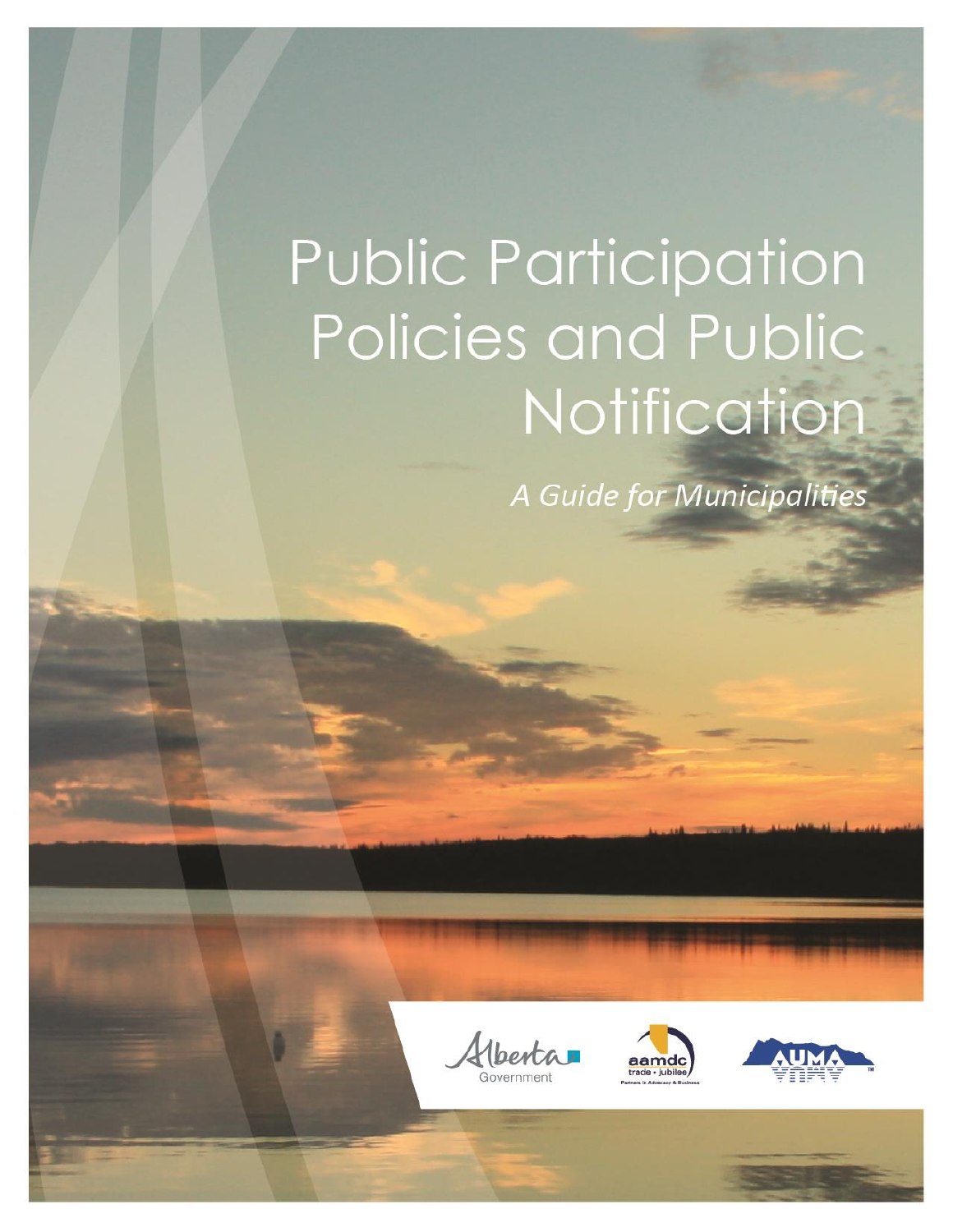## **Public Participation Policies and Public Notification: A Guide for Municipalities**

## **Table of Contents**

The following has been prepared by the Alberta Association of Municipal Districts and Counties (AAMDC) and the Alberta Urban Municipalities Association (AUMA), in partnership with Brownlee LLP.

*This Guidance Document is an educational tool that contains general information intended to assist municipalities in developing a Public Participation Policy and Public Notification Bylaw. This information is NOT a substitute for legal advice and municipalities are encouraged to consult with their legal advisors.*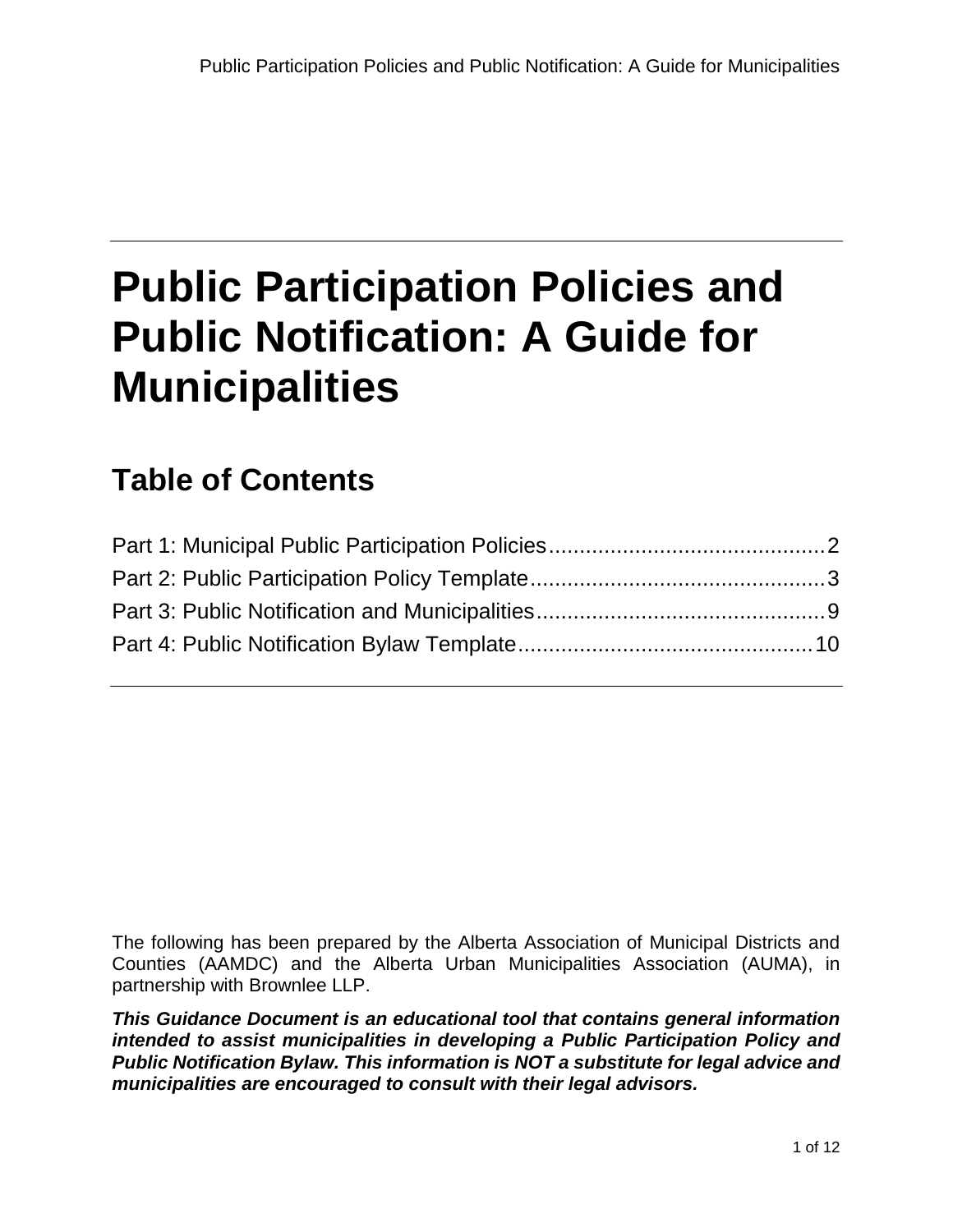## <span id="page-2-0"></span>**Part 1: Municipal Public Participation Policies**

As the level of government closest to Albertans, municipalities work with residents, business, and other stakeholders to provide the services and infrastructure that is key to developing vibrant, resilient, and sustainable communities. To meet the ever-evolving needs of their residents and business communities, municipalities must work in partnership with these key stakeholders and ensure their voice is reflected in decision making.

Public participation and engagement is key to informing decisions made by municipalities and as of October 2017, municipalities are required to develop a Public Participation Policy.

Public Participation Policies, as outlined in Section 216.1 of the *Municipal Government Act*, must be publicly available and must identify how municipalities will approach public participation and engagement. The policy must also identify the types or categories of approaches the municipality will use to engage municipal stakeholders, and the types or categories of circumstances in which the municipality will engage municipal stakeholders.

Though the legislative requirements are relatively broad, they have been developed with the recognition that Alberta's municipalities are diverse and have differing needs. As a result, municipalities have the flexibility to develop a public participation policy that best meets the needs of their residents and stakeholders. The attached Public Participation Policy Template has been developed to assist municipalities in this process but municipalities are encouraged to work with their residents and stakeholders to understand how they want to be engaged and involved in municipal decision making.

#### **Public Participation Policy – Key Dates**

- Section 216.1 of the *Municipal Government Act* came into force on October 26, 2017.
- Municipalities must establish a Public Participation Policy by July 23, 2018 (270 days [9 months] from the date it came into force).

#### **Additional Resources on Public Participation**

- Alberta Municipal Affairs Regional Training Session click **[here](http://www.municipalaffairs.alberta.ca/online-event-registration?fuseaction=EventRegistration&EVENT_ID=181)**.
- Public Input Toolkit click **[here](http://www.municipalaffairs.alberta.ca/documents/MDRS/AMA_Public_Input_Toolkit_Sept2014.pdf)**.
- Citizen Engagement Toolkit and Social Media Resource click **[here](https://auma.ca/advocacy-services/programs-initiatives/citizen-engagement-toolkit-social-media-resource-guide)**.
- Elected Official Training Program (EOEP) click **[here](http://www.eoep.ca/)**.
- *Municipal Government Amendment Act* (Bill 20) click **[here](http://www.assembly.ab.ca/ISYS/LADDAR_files/docs/bills/bill/legislature_28/session_3/20141117_bill-020.pdf)**.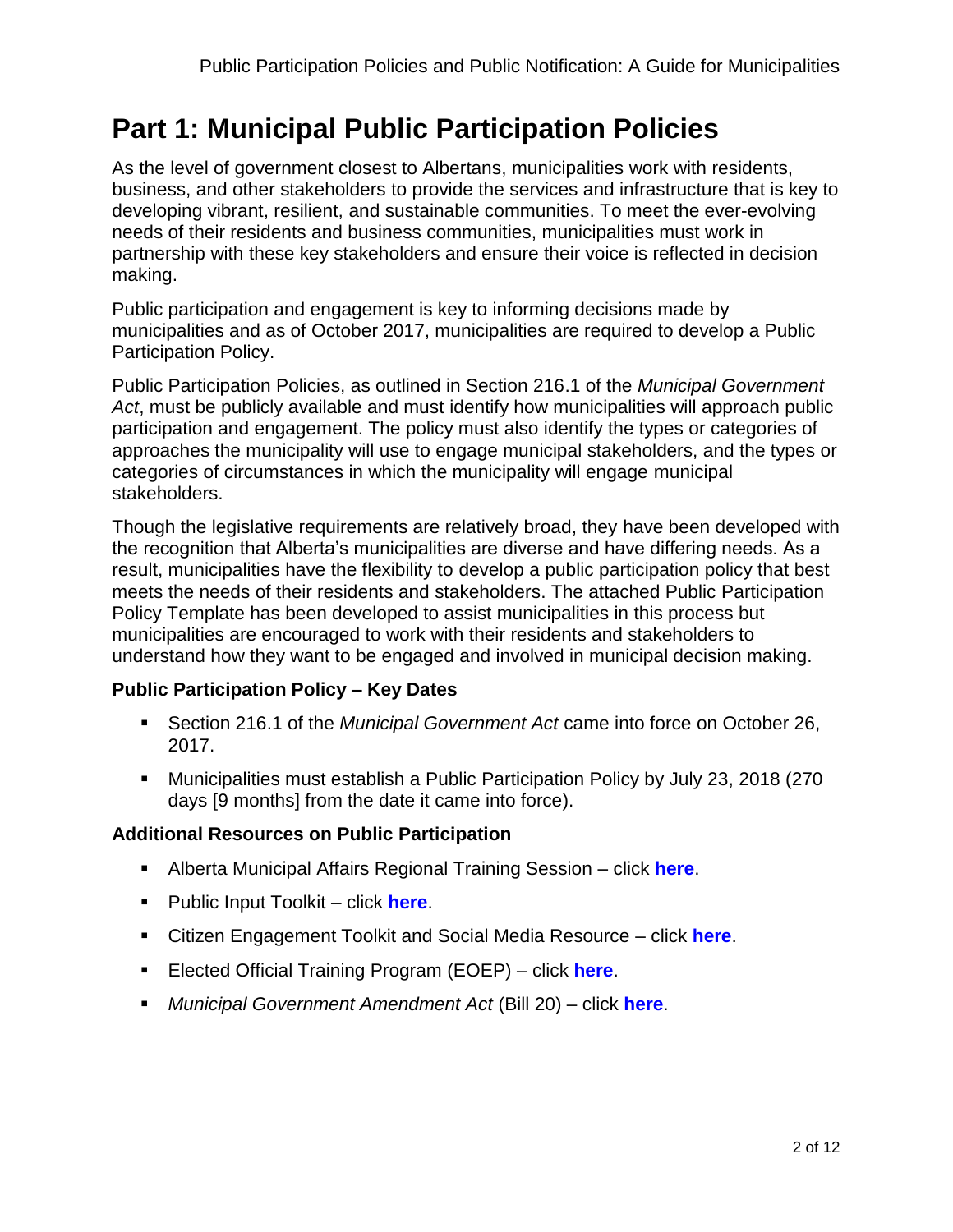## <span id="page-3-0"></span>**Part 2: Public Participation Policy Template**

The following is a sample template Public Participation Policy. It is drafted in accordance with the *Municipal Government Act* and is intended to assist municipalities in drafting their public participation policies. It should be carefully reviewed and tailored to the specific needs of each municipality. Each municipality should use their respective policy review processes to ensure consistency and accuracy.

\_\_\_\_\_\_\_\_\_\_\_\_\_\_\_\_\_\_\_\_\_\_\_\_\_\_\_\_\_\_\_\_\_\_\_\_\_\_\_\_\_\_\_\_\_\_\_\_\_\_\_\_\_\_\_\_\_\_\_\_\_\_\_\_\_\_\_\_\_\_

## **COUNCIL POLICY REGARDING PUBLIC PARTICIPATION**

#### **I. PURPOSE AND APPLICATION**

In accordance with Section 216.1 of the *Municipal Government Act,* this Public Participation Policy has been developed to recognize the value of public participation and create opportunities for meaningful public participation in decisions that directly impact the public.

This Public Participation Policy is in addition to and does not modify or replace the statutory public hearing requirements in the *Municipal Government Act*.

#### **II. GENERAL POLICY PRINCIPLES**

Council recognizes that good governance includes engaging Municipal Stakeholders in Public Participation by:

- 1) Creating opportunities for Municipal Stakeholders who are affected by a decision to influence the decision;
- 2) Promoting sustainable decisions by recognizing various Municipal Stakeholder interests;
- 3) Providing Municipal Stakeholders with the appropriate information and tools to engage in meaningful participation; and
- 4) Recognizing that although councillors are elected to consider and promote the welfare and interest of the Municipality as a whole and are generally required to vote on matters brought before Council, facilitating Public Participation for matters beyond those where public input is statutorily required can enrich the decision making process.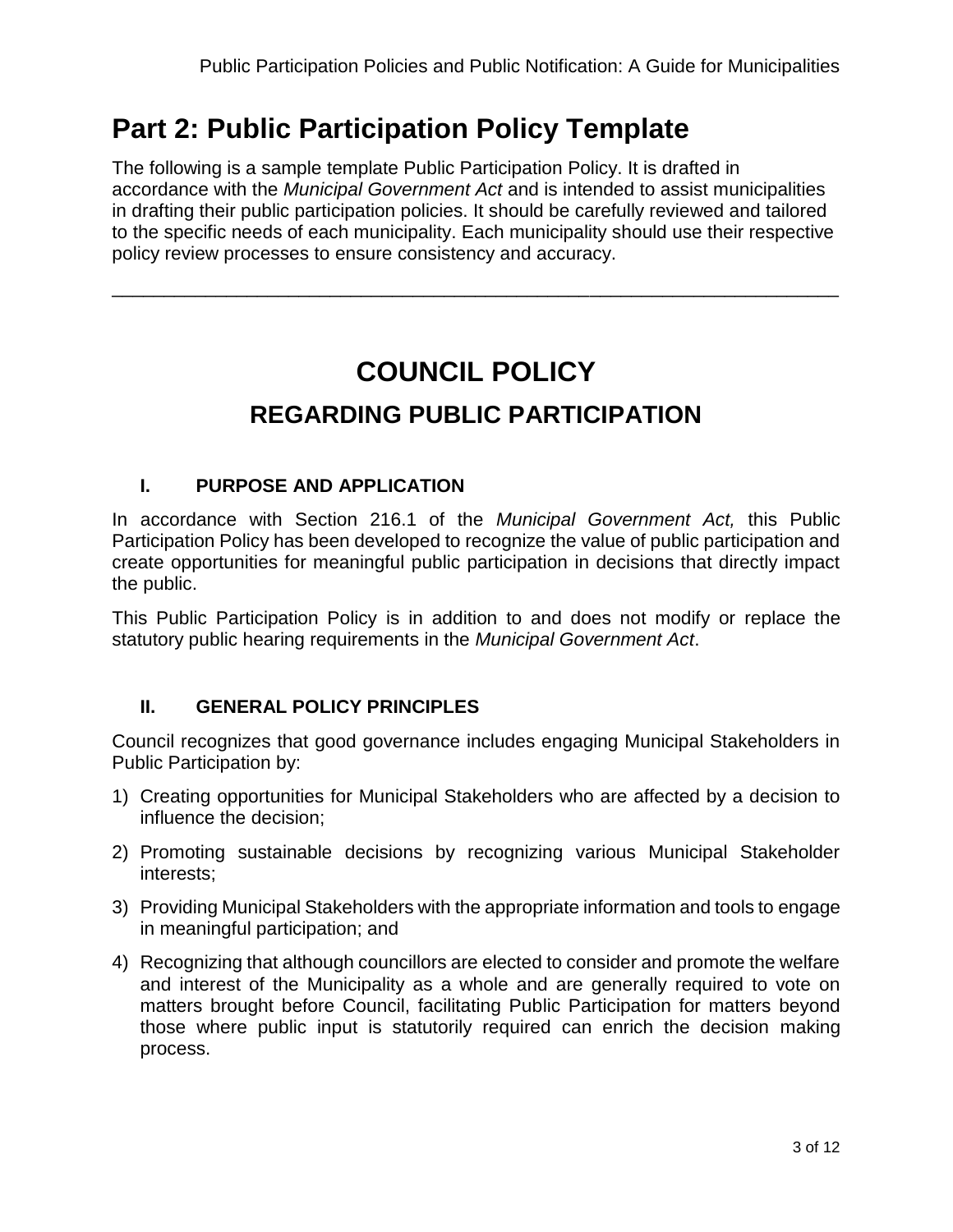#### **III. DEFINITIONS**

- 1) "**[insert appropriate title]"** means the chief administrative officer of the Municipality or their delegate.
- 2) "**Municipal Stakeholders"** means the residents of the Municipality, as well as other individuals, organizations or persons that may have an interest in, or are affected by, a decision made by the Municipality.
- 3) **"Municipality"** means the [insert municipality name].
- 4) **"Public Participation"** includes a variety of non-statutory opportunities where Municipal Stakeholders receive information and/or provide input to the Municipality.
- 5) **"Public Participation Plan"** means a plan which identifies which Public Participation Tools to be used to obtain public input in a particular circumstance.
- 6) **"Public Participation Tools"** means the tools that may be used, alone or in combination, to create Public Participation opportunities including, but not limited to:
	- (a) in-person participation which may include at-the-counter interactions, doorknocking, interviews, meetings, round-tables, town halls, open houses and workshops;
	- (b) digital participation which may include online workbooks, chat groups, webinars, message boards/discussion forums, and online polls or surveys;
	- (c) written participation which may include written submissions, email, and mailin surveys, polls and workbooks; and
	- (d) representative participation which may include being appointed to an advisory committee, ad hoc committee or citizen board.

#### **IV. POLICY RESPOSIBILITIES**

#### 1) **Council Responsibilities**

- (a) Council shall:
	- i. review and approve Public Participation Plans developed by the [insert CAO title] in accordance with this Policy or as directed by Council;
	- ii. consider input obtained through Public Participation; and
	- iii. review this Policy to ensure the Policy complies with all relevant legislation, municipal policies and the spirit and intent of Public Participation.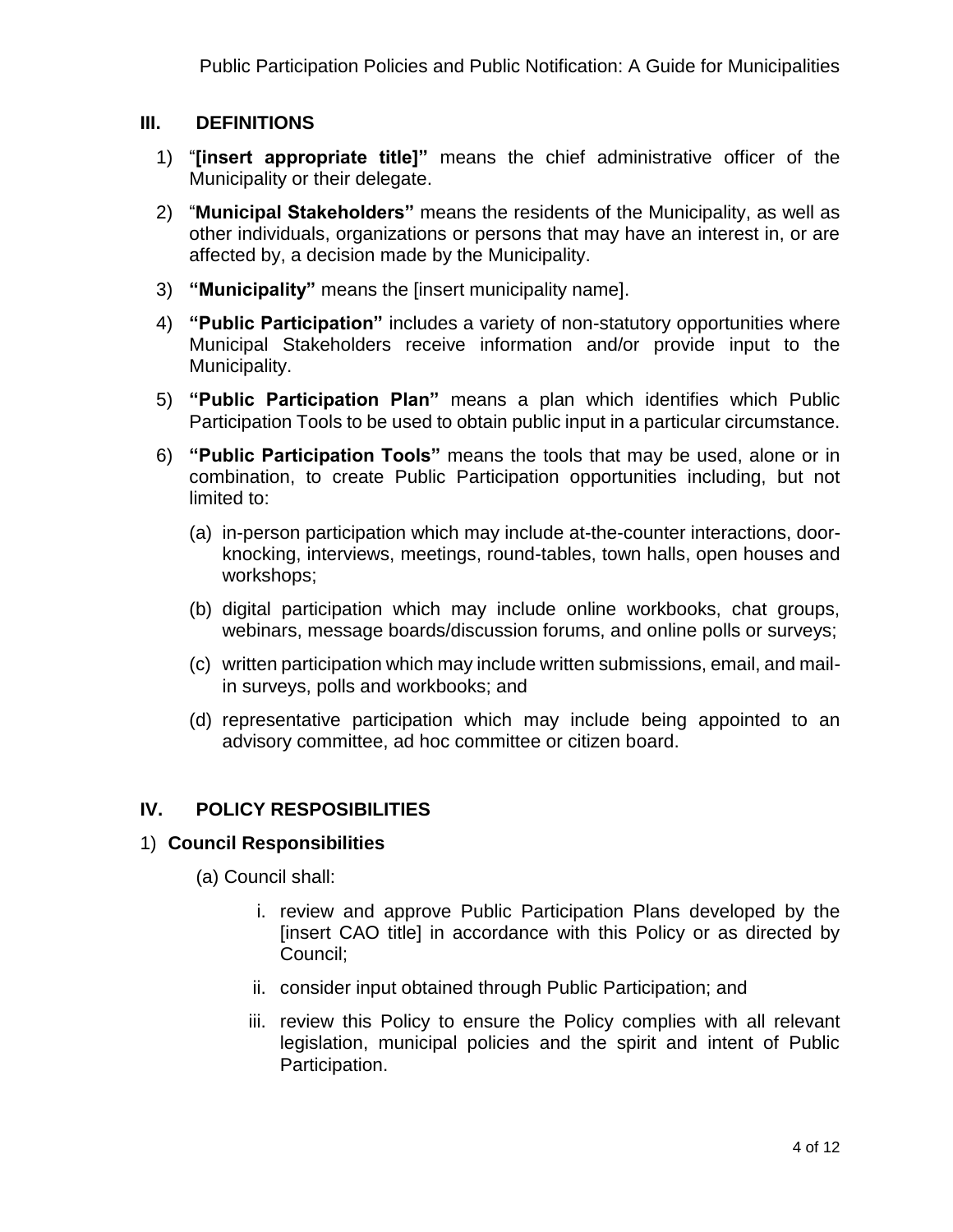- iv. [OPTIONAL] ensure appropriate resources are available to solicit Public Participation in accordance with this Policy;
- v. [OPTIONAL] promote and support Public Participation;
- vi. [OPTIONAL] request and review information from the [insert CAO title] on the scope, timing, appropriate methods and resources required for Public Participation prior to directing the development of a Public Participation Plan.

#### 2) **Administration Responsibilities**

- (a) [insert CAO title] shall:
	- i. in accordance with this Policy or as directed by Council, develop Public Participation Plans, for Council approval;
	- ii. implement approved Public Participation Plans; and
	- iii. report the findings of the Public Participation to Council.
	- iv. [OPTIONAL] consider timing, resources and engagement when developing and modifying Public Participation Plans;
	- v. [OPTIONAL] evaluate the effectiveness of the Public Participation Plan and the Public Participation Tools used in a particular circumstance;
	- vi. [OPTIONAL] communicate to Council and the public, when appropriate, the effectiveness of a Public Participation Plan and the Public Participation Tools used;
	- vii. [OPTIONAL] develop the necessary procedures to implement this Policy;
	- viii. [OPTIONAL] assess this Policy and make recommendations to Council about the Public Participation and resourcing;

#### **V. PUBLIC PARTICIPATION OPPORTUNITIES**

- (a) [insert CAO title] shall develop and implement a Public Participation Plan in the following circumstances: [POLICY MUST IDENTIFY CIRCUMSTANCES WHEN COUNCIL WILL SEEK PUBLIC PARTICIPATION – A LIST OF POSSIBLE OPTIONS IS PROVIDED BELOW]
	- i. [OPTIONAL] when new programs or services are being established;
	- ii. [OPTIONAL] when existing programs and services are being reviewed;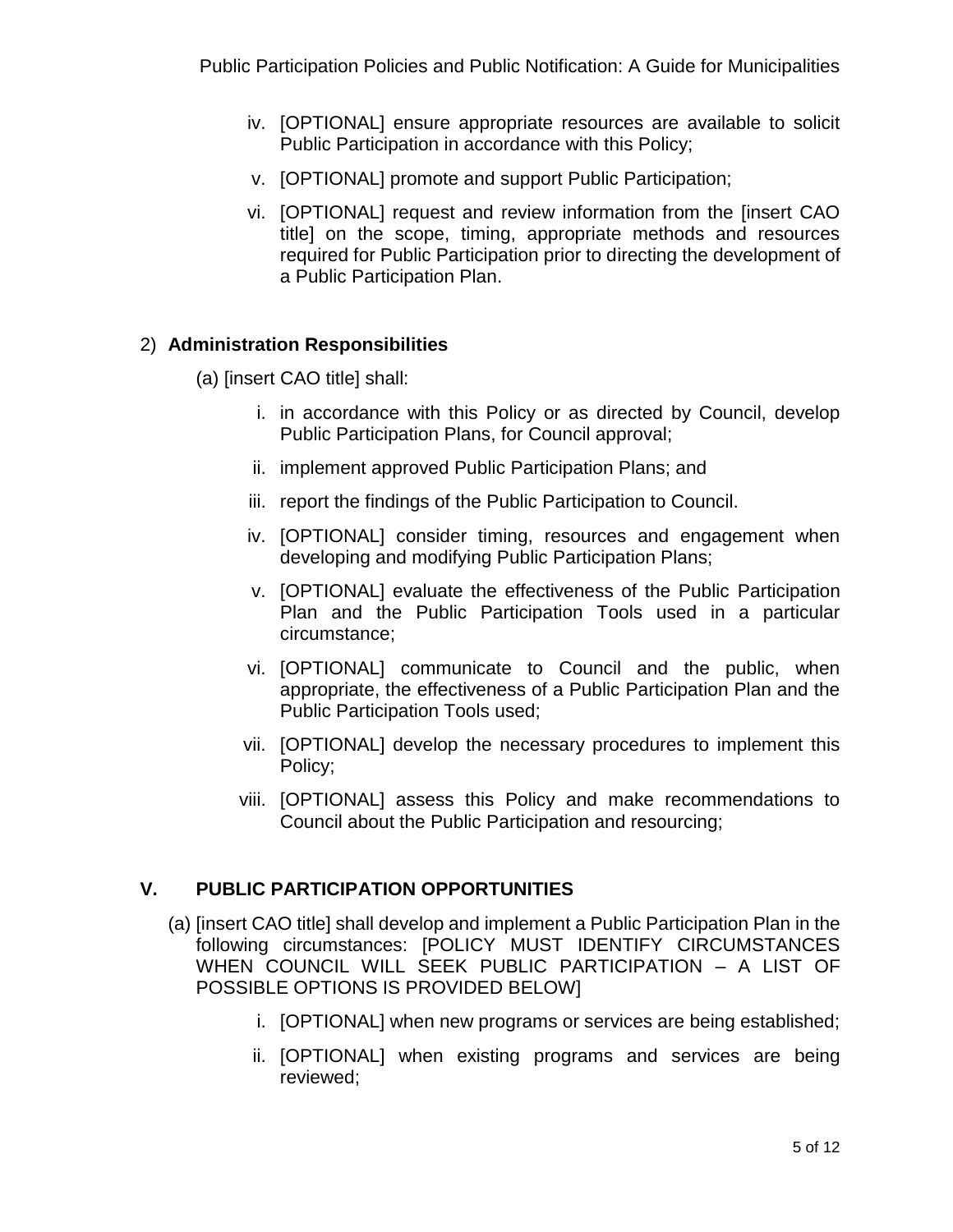- iii. [OPTIONAL] when identifying Council priorities;
- iv. [OPTIONAL] when gathering input or formulating recommendations with respect to budget;
- v. [OPTIONAL] when gathering input or formulating recommendations with respect to the Municipality's strategic plans or business plans;
- vi. [OPTIONAL] when gathering input or formulating recommendations with respect to the Municipality's capital plan and/or financial plan; or
- vii.
- viii. [OPTIONAL] as otherwise directed by Council.

#### **VI. POLICY EXPECTATIONS**

#### 1) **Legislative and Policy Implications**

- (a) All Public Participation will be undertaken in accordance with the *Municipal Government Act*, the *Freedom of Information and Protection of Privacy Act* and any other applicable legislation.
- (b) All Public Participation will be undertaken in accordance with all existing municipal policies.
- (c) This Policy shall be available for public inspection and may be posted to the Municipality's website.
- (d) This Policy will be reviewed at least once every four years.

#### 2) **Public Participation Standards [OPTIONAL]**

- (a) Public Participation will be conducted in a sustainable and inclusive manner having regard to different levels of accessibility.
- (b) Public Participation activities will be conducted in a professional and respectful manner.
- (c) Public Participation plans will consider early, ongoing and diverse opportunities to provide input.
- (d) Municipal Stakeholders who participate in any manner of Public Participation are required to be respectful and constructive in their participation. Municipal Stakeholders who are disrespectful, inappropriate or offensive, as determined by Administration, may be excluded from Public Participation opportunities.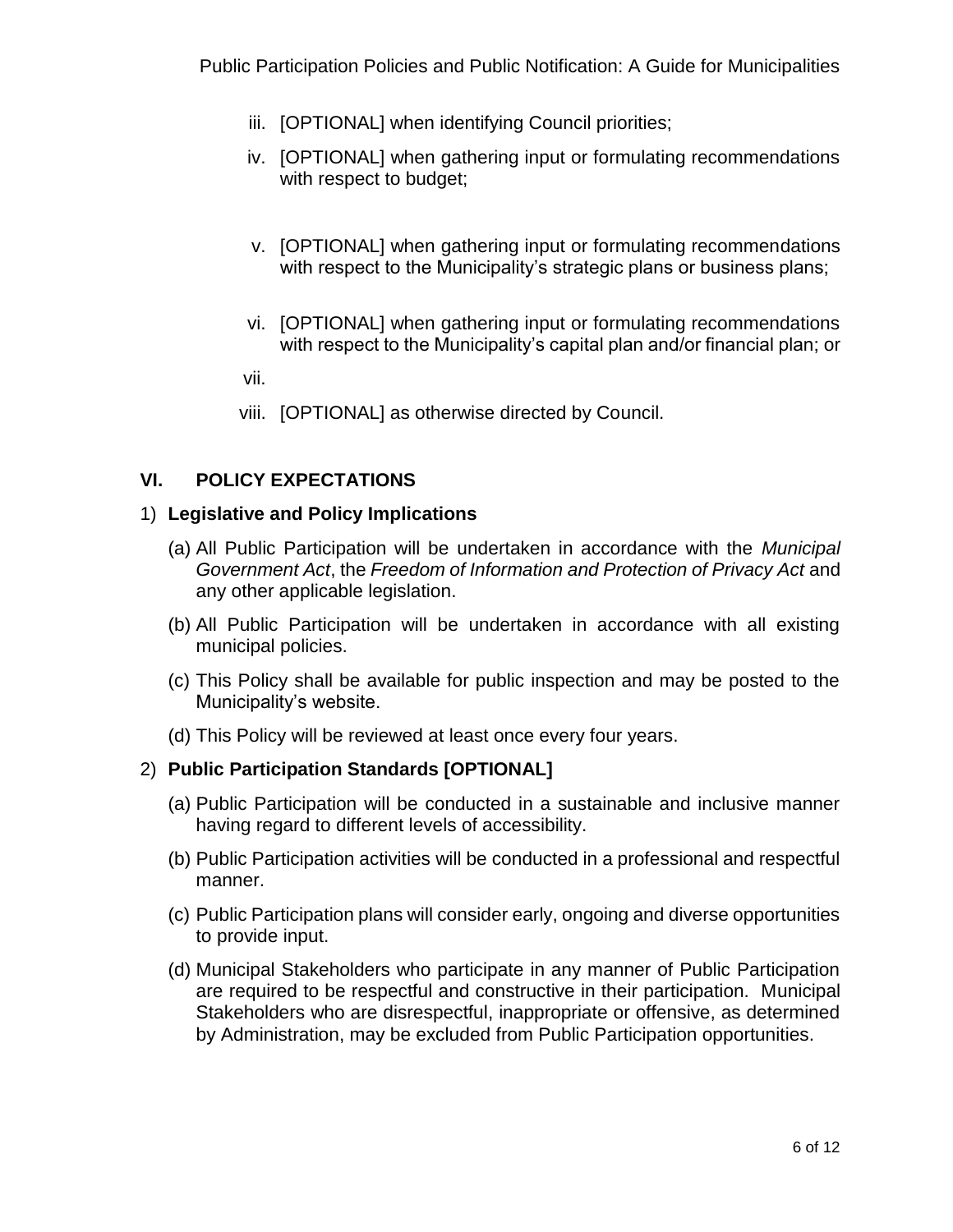Public Participation Policies and Public Notification: A Guide for Municipalities

(e) The results of Public Participation will be made available to Council and Municipal Stakeholders in a timely manner in accordance with municipal policies.

#### **VII. PUBLIC PARTICIPATION PLANS [OPTIONAL]**

- a. When so directed by this Policy or Council, the [insert CAO title] shall develop a Public Participation Plan for approval by Council which shall consider the following:
	- i. the nature of the matter for which Public Participation is being sought;
	- ii. the impact of the matter on Municipal Stakeholders;
	- iii. the demographics of potential Municipal Stakeholders in respect of which Public Participation Tools to utilize, level of engagement and time for input;
	- iv. the timing of the decision and time required to gather input;
	- v. what information is required, if any, to participate; and
	- vi. available resources and reasonable costs.
- b. Public Participation Plans will, at minimum, include the following:
	- i. a communication plan to inform the public about the Public Participation plan and opportunities to provide input;
	- ii. identification of which Public Participation Tools will be utilized;
	- iii. timelines for participation;
	- iv. information about how input will be used;
	- v. the location of information required, if any, to inform the specific Public Participation.

#### **VIII. REPORTING AND EVALUATION [OPTIONAL]**

- a. Information obtained in Public Participation will be reviewed by [insert CAO title] and a report shall be provided to Council.
- b. The report shall include, at minimum, the following:
	- i. an overview of the Public Participation Plan and how it was developed;
	- ii. an assessment of the effectiveness of the plan based on the level of engagement and the quality of input;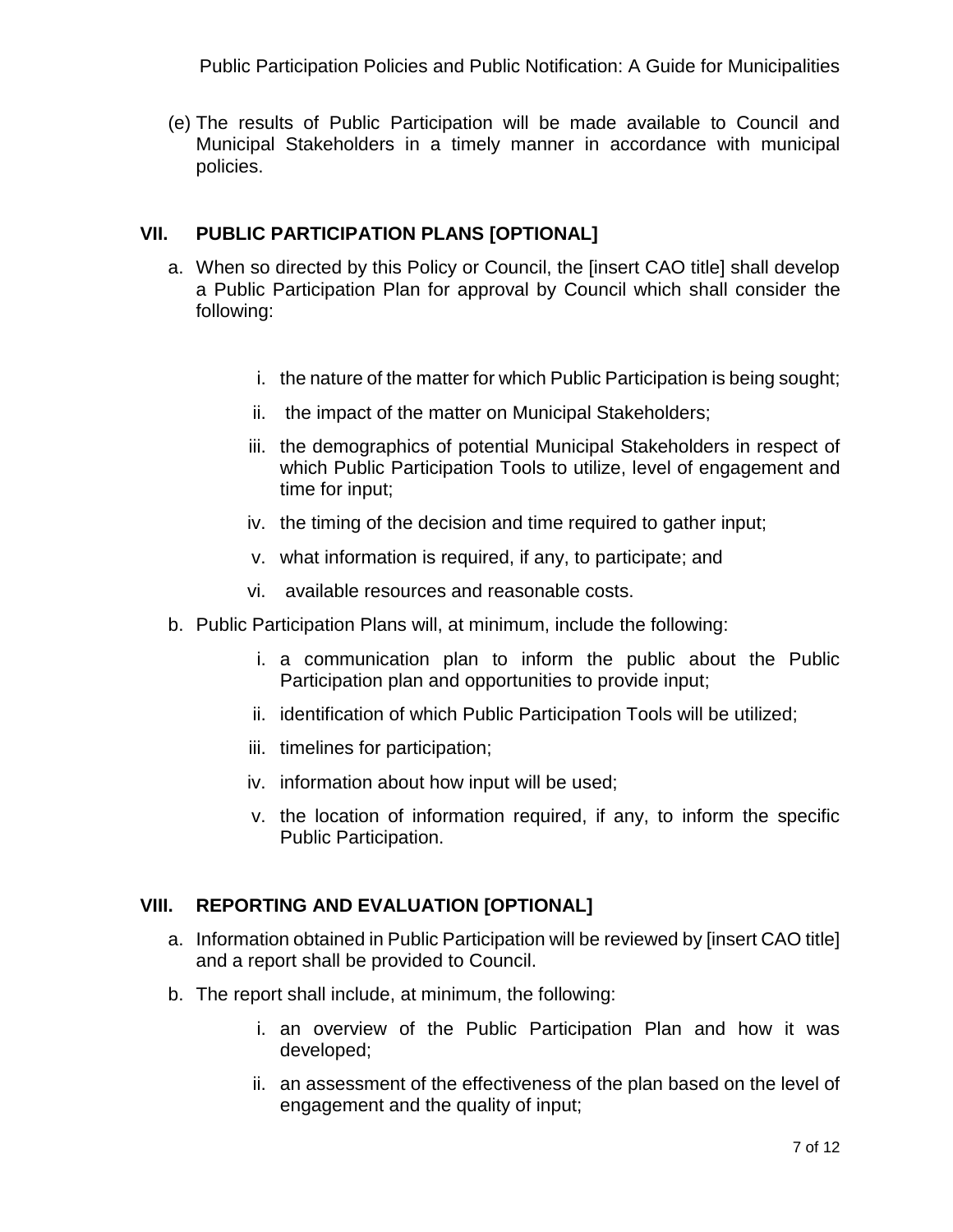- iii. a summary of the input obtained; and
- iv. may include recommendations for future Public Participation Plans.
- c. Reports shall be provided to Council for review.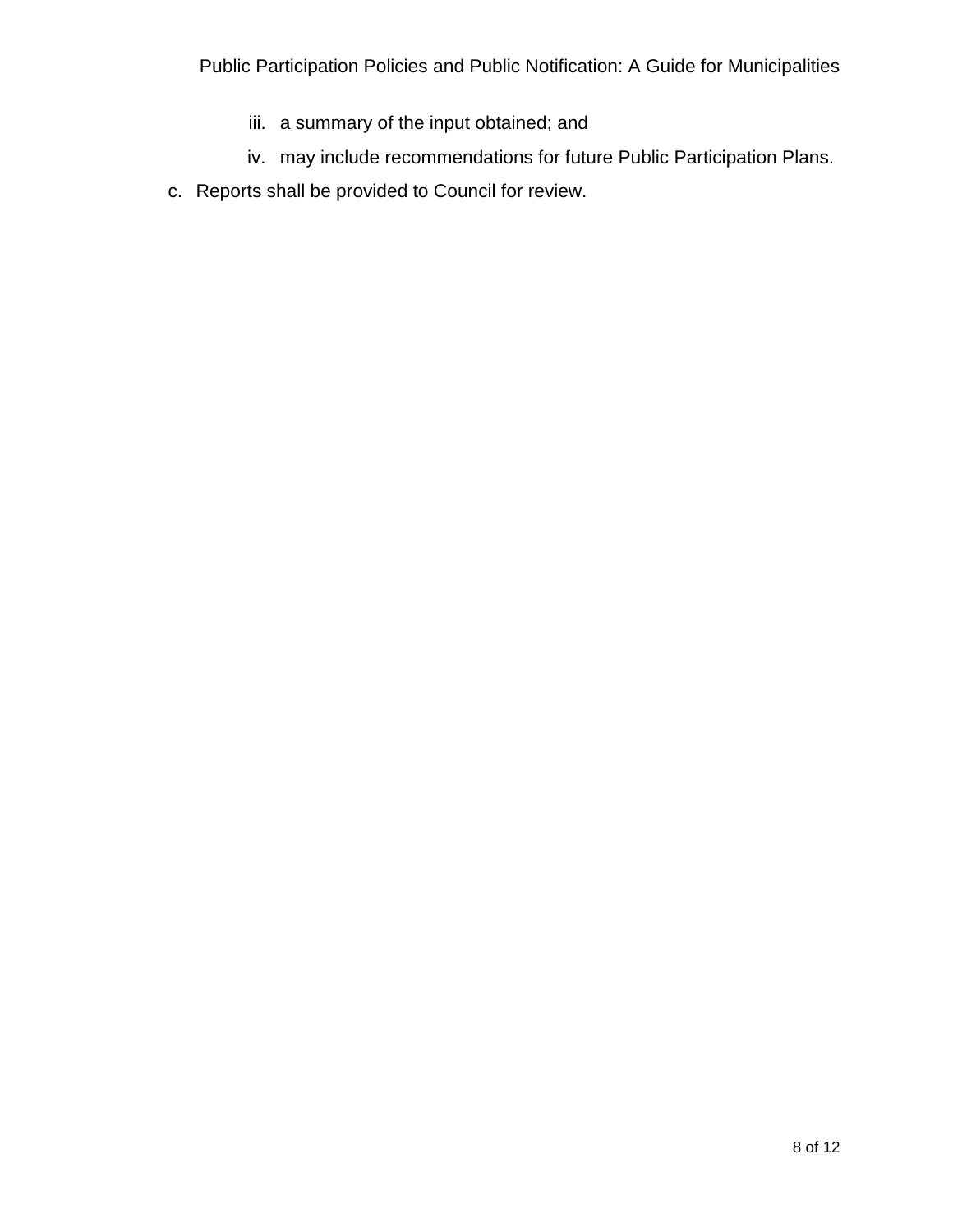## <span id="page-9-0"></span>**Part 3: Public Notification and Municipalities**

As part of the changes to the *Municipal Government Act* amended through the *Municipal Government Amendment Act* in 2015, municipalities have been provided with enabling powers that broaden the suite of tools available to advertise and provide notice to the public about proposed bylaws, public hearings, resolutions and meetings, among other things. Specifically, these methods can now include electronic advertising such as advertising on a municipal website or the use of social media platforms (e.g. Facebook, Twitter, etc.).

Previously, a municipality was required to provide notice through newspaper advertising, mail or delivery to every residence in the area to which the bylaw or other matter related. The new legislative changes provide additional flexibility to allow municipalities to develop notification tools that will best meet the needs of their communities.

If the municipality wishes to use alternate advertising methods, such as a municipal website or social media, an authorizing bylaw must be passed. This bylaw must have the confidence of council that the method provided for in the bylaw is likely to bring the matter to the attention of substantially all residents in the relevant area, and a public hearing must be held prior to second reading of the bylaw. As well, the notice of the bylaw must be advertised in a manner consistent with the notification methods outlined in the *Municipal Government Act*. Lastly, the bylaw must be made available for public inspection.

The following sample Public Notification Bylaw Template has been designed to provide municipalities with a guide to how they develop their own public notification bylaw.

#### **Public Notification – Key Dates**

▪ The Public Notification Bylaw and Public Notification Methods portions of the *Municipal Government Act* came into force October 26, 2017.

#### **Additional Resources on Public Notification**

- Alberta Municipal Affairs Regional Training Session click **[here](http://www.municipalaffairs.alberta.ca/online-event-registration?fuseaction=EventRegistration&EVENT_ID=181)**.
- Public Input Toolkit click **[here](http://www.municipalaffairs.alberta.ca/documents/MDRS/AMA_Public_Input_Toolkit_Sept2014.pdf)**.
- Citizen Engagement Toolkit and Social Media Resource click **[here](https://auma.ca/advocacy-services/programs-initiatives/citizen-engagement-toolkit-social-media-resource-guide)**.
- Elected Official Training Program (EOEP) click **[here](http://www.eoep.ca/)**.
- *Municipal Government Amendment Act* (Bill 20) click **[here](http://www.assembly.ab.ca/ISYS/LADDAR_files/docs/bills/bill/legislature_28/session_3/20141117_bill-020.pdf)**.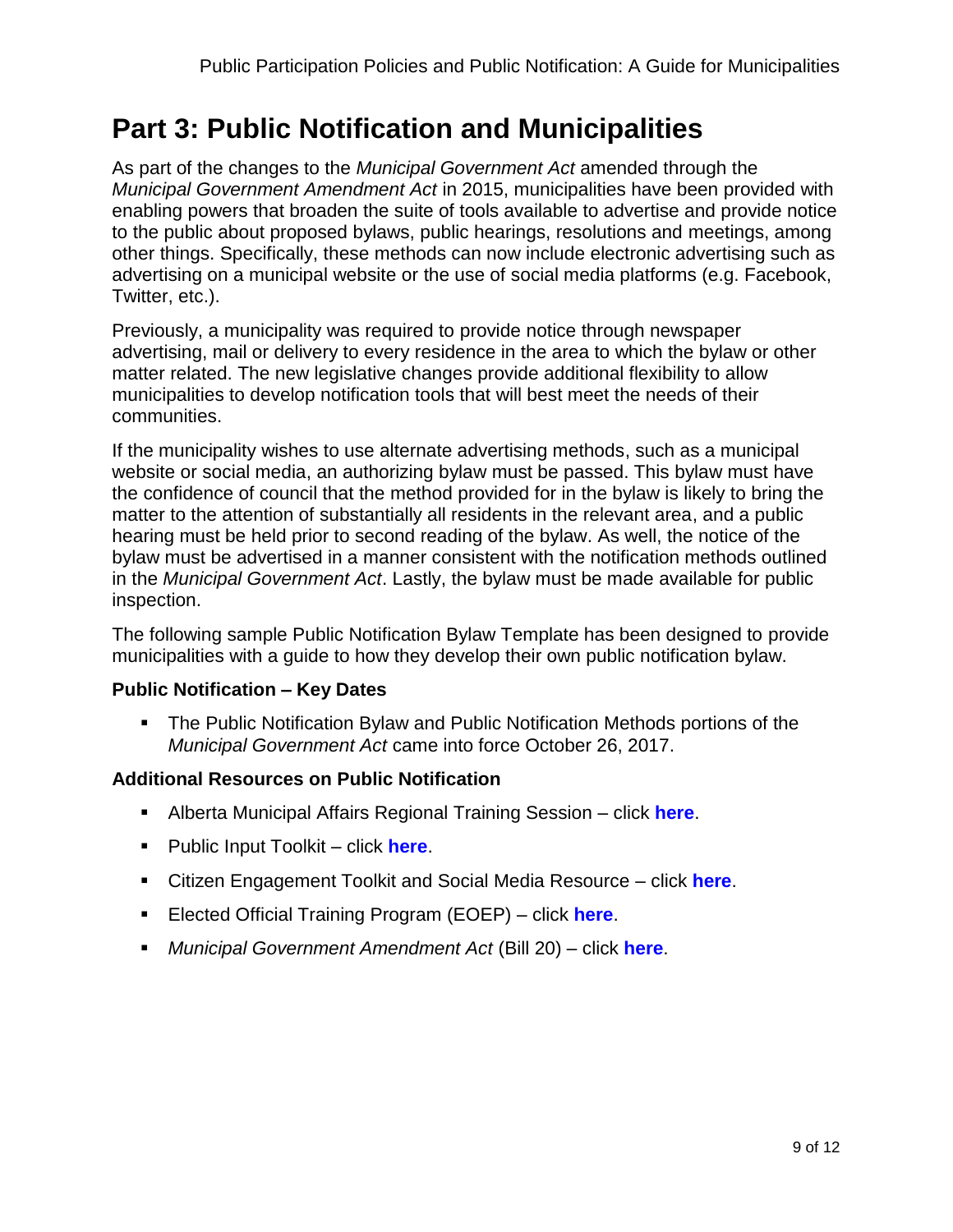## <span id="page-10-0"></span>**Part 4: Public Notification Bylaw Template**

#### **[INSERT NAME OF MUNICIPALITY]**

#### **[INSERT BYLAW NUMBER]**

#### A BYLAW TO ESTABLISH [**insert as applicable:** AN ALTERNATE METHOD [**or**] ALTERNATE METHODS] FOR ADVERTISING STATUTORY NOTICES

WHEREAS, pursuant to section 606 of the *Municipal Government Act,* a council must give notice of certain bylaws, resolutions, meetings, public hearings or other things by advertising in a newspaper or other publication circulating in the area, mailing or delivering a notice to every residence in the affected area or by another method provided for in a bylaw under section 606.1;

AND WHEREAS, pursuant to section 606.1(1) of the *Municipal Government Act,* a council may, by bylaw, provide for one or more methods, which may include electronic means, for advertising proposed bylaws, resolutions, meetings, public hearings and other things referred to in section 606;

AND WHEREAS Council is satisfied that the advertising method set out in this Bylaw is likely to bring matters advertised by that method to the attention of substantially all residents in the area to which the bylaw, resolution or other thing relates or in which the meeting or hearing is to be held;

NOW THEREFORE the Council of the [**insert name of municipality**], in the Province of Alberta, duly assembled, enacts as follows:

#### **Short Title**

1. This Bylaw may be referred to as the [insert e.g.: "Advertising Bylaw" **[or]** "Public Notification Bylaw.

#### **Advertising Method**

2. Any notice required to be advertised under section 606 of the *Municipal Government Act* of a bylaw, resolution, meeting, public hearing or other thing may be given, in accordance with the timelines prescribed in section 606, [**insert the following as applicable or an alternate method:**]

electronically by posting the notice prominently on the [**insert name of municipality**] official website.

[**and/or**]

electronically by posting the notice prominently on any of the [**insert name of municipality**]'s official social media sites.